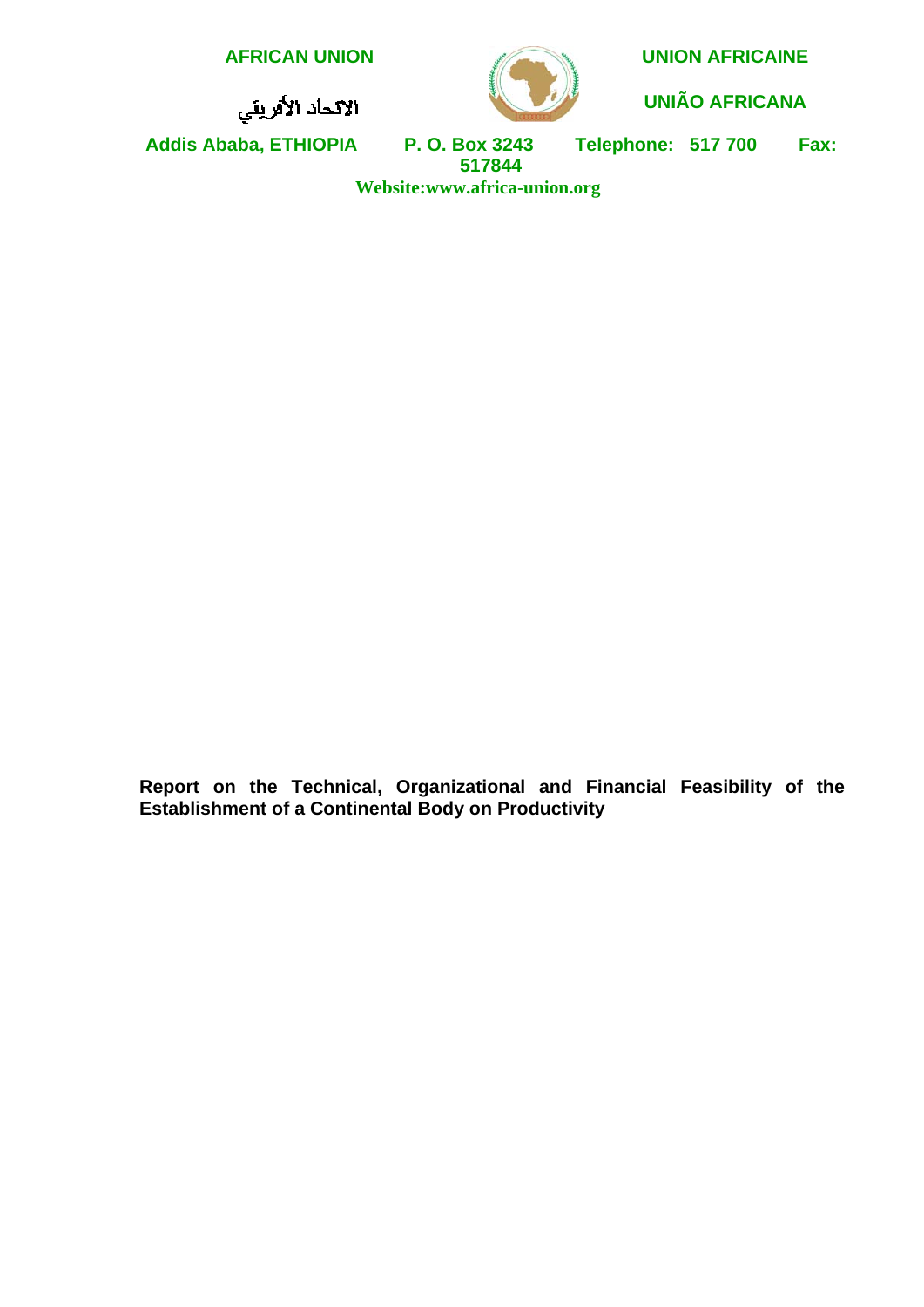# **BACKGROUND AND CHALLENGES**

# *Productivity in the AU Constitutive Act*

High Productivity Profile will contribute to 'establish the necessary conditions which enable the continent to play its rightful role in the global economy and in international negotiations; and promote sustainable development at the economic, social and cultural levels as well as the integration of African economies". It is crucial in rising "living standards of African peoples".

# *Productivity and the MDGs in Africa:*

 $\overline{a}$ 

The achievement of the AU 2004 Declaration and Plan of Action on Employment Promotion and Poverty Alleviation, as well as of the AU Social Policy Framework for Africa, depends on productivity performance on the Continent. The Millennium Development Goals (MDG) Report 2011 "Assessing Progress in Africa towards the Millennium Development Goals", claims strongly that "Growth in labour productivity is essential for improving living standards and sustaining poverty reduction". Growth in labor productivity is essential for improving living standards and sustaining poverty reduction. Productivity improvement in Africa can accelerate the attainment of the MDGs' 1 (Eradicate extreme poverty and hunger), 3 (Promote gender equality and empower women) and 7(Ensure environmental sustainability).

# *The Prevailing Productivity Bleak Picture of Africa:*

The current productivity reality in the continent will not improve significantly without a comprehensive Agenda, as the challenges are many and daunting. According to the ILO, the largest gap of productivity is encountered in Africa (ILO 2007) with *a* value added per worker 12 times less in Sub-Saharan Africa than that of a worker in the industrialized world and 4 times lower in North Africa. That is largely due to the fact that in Africa around 80% of workers are in the Informal Economy, the Rural Economy (R.E) and the SMEs while they contribute for about 60% of GDP and these sectors are still damped by very low productivity scores.

Over the past decade, Africa has contributed significantly to global economic growth; however, economic performance has not translated into a significant reduction in poverty among its populations. It was observed that output per worker (labour productivity) is very low in Africa (excluding North Africa). In 2009, it was estimated to be US\$ 5,141 for Africa (excluding North Africa), compared to USS\$ 12,383 (East Asia), US\$ 22,352 (Latin America and the Caribbean), and US\$ 70,946 (developed economies and European Union) (ILO,  $2011$ <sup>1</sup>. Proportion of the "working poor" remains a challenge. The slowdown in the rate of capital accumulation and weak growth in total factor productivity could have accounted for the sharp fall in labor productivity.

Additionally, the poor performance of the Public Sector, as well of the Parastatal Sector, the lack, amongst others, of a comprehensive productivity movement, raw material exports with a little value addition, lack of competitiveness among local enterprises, low skilled workforce, particularly in the informal SMMEs and agriculture and lack of resources (funding, technical)

<sup>&</sup>lt;sup>1</sup> "Assessing Progress in Africa towards the Millennium Development Goals, MDG Report 2011, AUC, ECA, AfDB, UNDP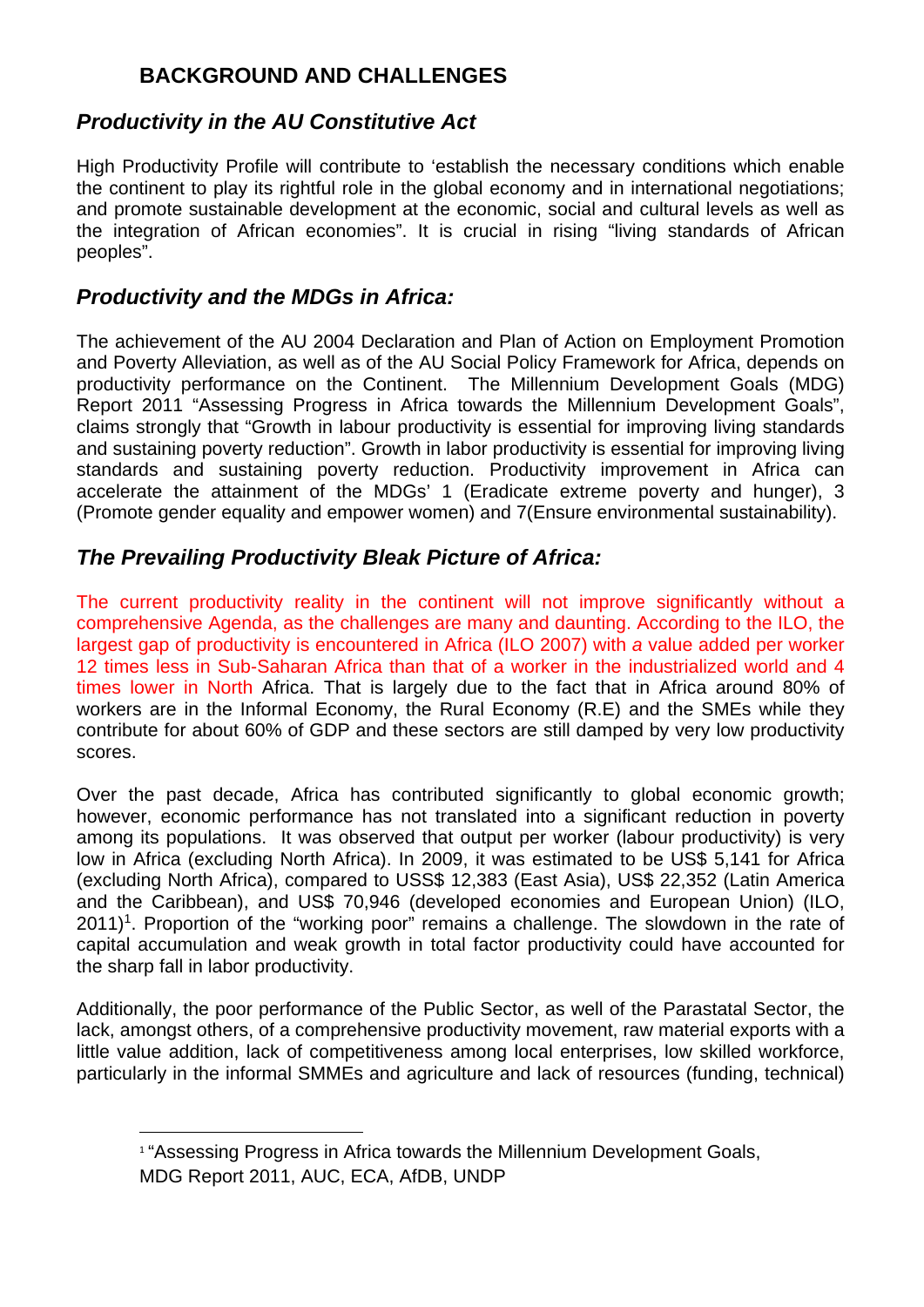are contributing to the continent's low productivity. Africa is also faced with weak tripartism and a relatively weak political commitment to productivity.

Special attention therefore needs to be devoted to productivity, particularly in Africa's public sector as productivity shortfalls are related to the poor performance of Public Sector governance. This sector manages critical factors of the external environment such as education, health, telecommunications, electricity supply and transport as well as the macroeconomic policy framework. More generally, the issue of public sector performance and productivity is reflected in the AU's Public Service Charter.

The lack of productivity database and statistics in Africa is a critical clue at national, regional and continental stages. As per international standards and benchmarking, South Africa is the only member state participating in international productivity measurements through its National Productivity Institute in the World Competitiveness Index. This is a serious gap area that needs to be addressed.

It is therefore imperative to reverse these trends and uplift the productivity of the continent if Africa is to meet the MDGs, the NEPAD objectives and the strategies outlined in various continental policies on employment promotion and poverty alleviation.

### *Long Standing Political Commitment for Productivity Improvement in Africa:*

Reponses to this long standing challenge were framed at the highest political level in the Continent. The Organization of African Union (OAU) now African Union (AU) has been committed to productivity promotion in the African continent for long through its various decisions and recommendations on Productivity. In 1988 the General Secretariat of the Organization of African Unity (OAU) organized the first Pan-African Tripartite Seminar on the Productivity of African Workers the results of which were condensed in **Document LC/3 (XII),** *calling for the establishment of regional productivity organizations as clusters for the creation of a Pan-African Productivity Organization and of productivity centers in the respective countries with the assistance of the Commission in cooperation with the ILO and other development partners.* 

On the occasion of the 20<sup>th</sup> Conference of Ministers of Labour and Social Affairs held in Addis Ababa, in April 1997, the Secretary General of the OAU produced an important report on the theme *"Increasing Productivity, Key to the Improvement of the Quality of Life in Africa in the 20th Century"* (LSC/5(XX).

In September 2004, at an Extraordinary Session of the Assembly, the Heads of State and Government adopted in Ouagadougou a Declaration together with a Plan of Action for the Promotion of Employment and Poverty Alleviation, with a Follow-Up and Evaluation Mechanism for its implementation. They called for increased productivity by improving occupational health, safety and hygiene, and partnership between the public and private sectors with a view to promoting productive employment in the modern sector. They also stressed that priority should be given to the development of productivity in activities of the informal and rural sectors in order to make these sectors competitive and capable of creating the largest number of productive and decent jobs.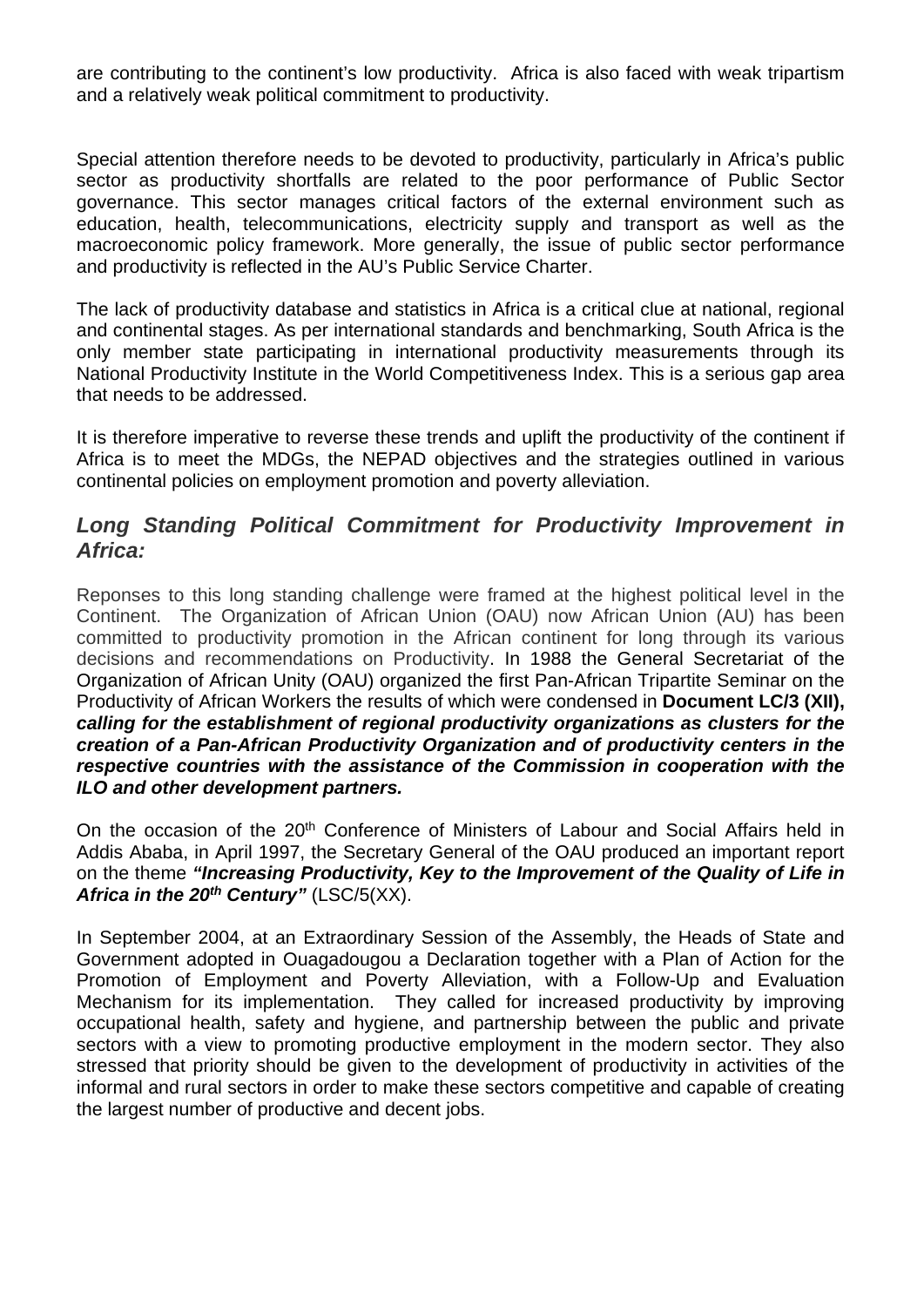# *Productivity and Competitiveness as enabler to achieving the objectives of AU Sectoral Development Policies*

Africa has adopted a series of continental policies for sustainable development on industrialization, intra African trade, minerals, agriculture, infrastructures, public governance, social policy, employment promotion and poverty alleviation, human rights and democracy, youth and women empowerment, etc. The productivity profile of Africa will necessarily impact on the pursuit and success of these policies, as it is the case in other regions of the word, like Asia and Europe which initiated the international efforts in promoting productivity.

### *Lessons and Benchmarks from other Regions of the World*

These regions are supported by effective regional productivity organizations, i.e. the Asian Productivity Association (APO) and the European Association of National Productivity Centers (ANPC). In 1961 Japan, Taiwan, Korea, Nepal, Pakistan, the Philippines and Thailand agreed to establish the Asian Productivity Organization (APO) as an intergovernmental institution to facilitate a regional flow of information on productivity. Its goal was to act as a non-political catalytic agent in enhancing the Asian economy through mutual cooperation in improving productivity. The establishment of the APO and the initiatives of political leaders in Asia sparked a surge of national productivity movements in the region with heavily government-funded productivity centers acting as catalysts in promoting the movement. This movement facilitated the accelerated enhancement of productivity and economic growth of East and South-East Asian countries during the 1970s, 80s and through the 90s.

The European Productivity Agency was established in Paris in 1953 to further pursue the goal of technological innovation, human dignity and inspiration for creating a better quality of life. A primary mission of the organization was to assist in restructuring the national economies through coordinated productivity-oriented activities. Observation of a rapid growth in productivity in Japan as a result of the movement during the 1950s and 60s, and the recovery of the economies of Europe, triggered the establishment of productivity centers in several countries in Asia. The success of the European productivity programmes and financial and technical assistance from the US started a similar movement in Japan in 1955. In Asia, the leading role in promoting productivity movement was being played by the Japan Productivity Centre (JPC).

Among the roles of the regional productivity organizations, we can indicate (i) promoting the productivity improvement and productivity culture, (ii) assisting member countries in productivity improvement through building their own capacities, technical cooperation assistance and experience exchange, (iii) dealing with attitudinal change and developing awareness among people involved in productivity improvement, (iv) productivity measurement, research, analysis and policy recommendations and (v) acquisition, processing and disseminating information.

# *Africa contemplates to follow the other Regions of the World: the Pan African Productivity Association (PAPA)*

The institutional African infrastructure to promote productivity movement is still at the nascent stage, both at the national level with not more than 15 National Productivity Organizations (NPOs) than at the continental level with the PAPA as continental body having a limited membership of six NPOs.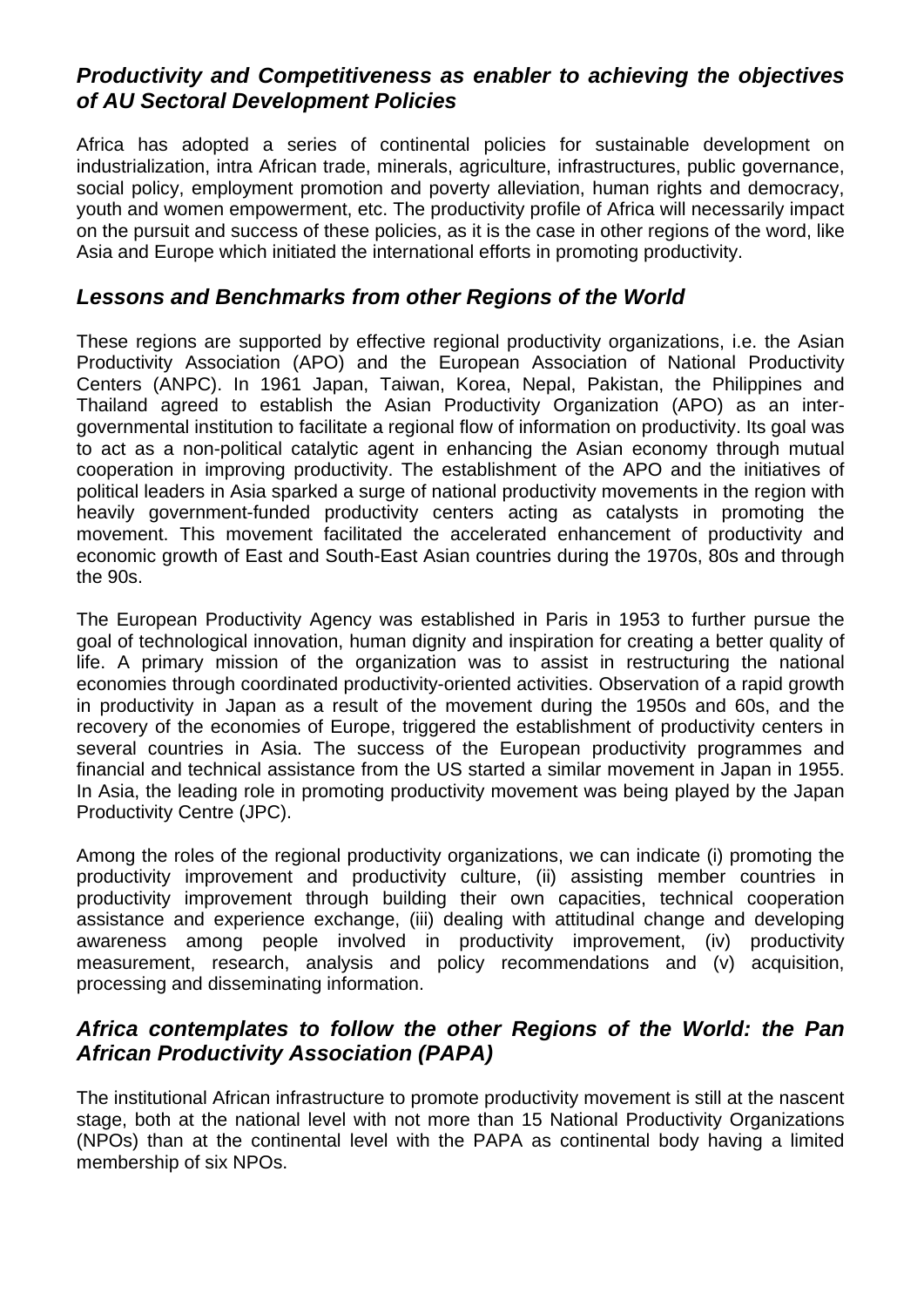Member States of the AU have been engaged in various efforts at promoting productivity at the national levels with some members establishing National Productivity Organizations (NPOs) as apex bodies for spearheading and coordinating productivity activities in their respective countries. Thus at the continental level, the institutional African infrastructure to promote productivity movement is still at the nascent stage.

It is in recognition of the important role productivity can play in accelerating economic growth and social development in Africa that some existing NPOs in African countries came together to establish the Pan-African Productivity Association (PAPA) with the objective of providing the necessary technical support, building the capacity of NPOs and acting as a forum for disseminating and sharing information to strengthen the productivity movement regionally as well as continent wide. Since PAPA's inception in1992, the Association has identified its core focus as facilitating and advocating for the establishment of NPOs in the continent.

To facilitate and support its crucial role in productivity promotion at national, regional and continental levels, the PAPA has been granted by the African Union Commission with the status of Observer at the Labour and Social Affairs Commission. Despite its recognition by the AUC, the PAPA is still weak with only six active members countries to date. However, PAPA has made strident efforts in promoting productivity in Africa by engaging with international organizations such as the Asian Productivity Organization (APO) and the Commonwealth Secretariat, among others. The APO launched its African Program in 2006, with special funds from the Government of Japan. The African Program commenced with the Roundtable Conference for Promotion of the Productivity Movement in Africa, which was held in Sandton, South Africa, in August 2006. The program supports the productivity movement's activities in Africa in collaboration with the Pan African Productivity Association (PAPA). The APO has organized basic and advanced training courses for productivity practitioners for PAPA member countries, received visits from study missions from Africa to Japan in cooperation with the JPC, and participated in various forums to share its productivity expertise with African countries.

At the level of the Regional Economic Communities (RECs), the SADC Region is well advanced in creating its regional productivity centre, following the adoption of the SADC Productivity Programme. The ECOWAS region demonstrates interest to engage in the same venture, though it is still at the reflection stage.

## **The Renewed Political Commitment:**

The Productivity Agenda for Africa was adopted by the  $7<sup>th</sup>$  Ordinary Session of the Labour and Social Affairs Commission, in April 2009. It has been endorsed by the Executive Council during its ordinary session in January 2010. In order to spearhead its implementation, the 8<sup>th</sup> Ordinary Session of the LSAC (Yaoundé, Cameroon, April 2011) recommended accelerating the creation of a continental body on productivity, as per the provision of the Productivity Agenda for Africa (PAFA).

The goal of the PAFA is to improve the quality of life the African people through productivity improvement. Its objectives are to (i) Increase value added, productivity and competitiveness of the African Economies; (ii) Facilitate the improvement of productivity culture of people in Africa; and (iii) Mobilize all relevant stakeholders at national, regional and continental levels for socio-economic development.

The following strategies were identified to ensure the attainment of the intended objectives.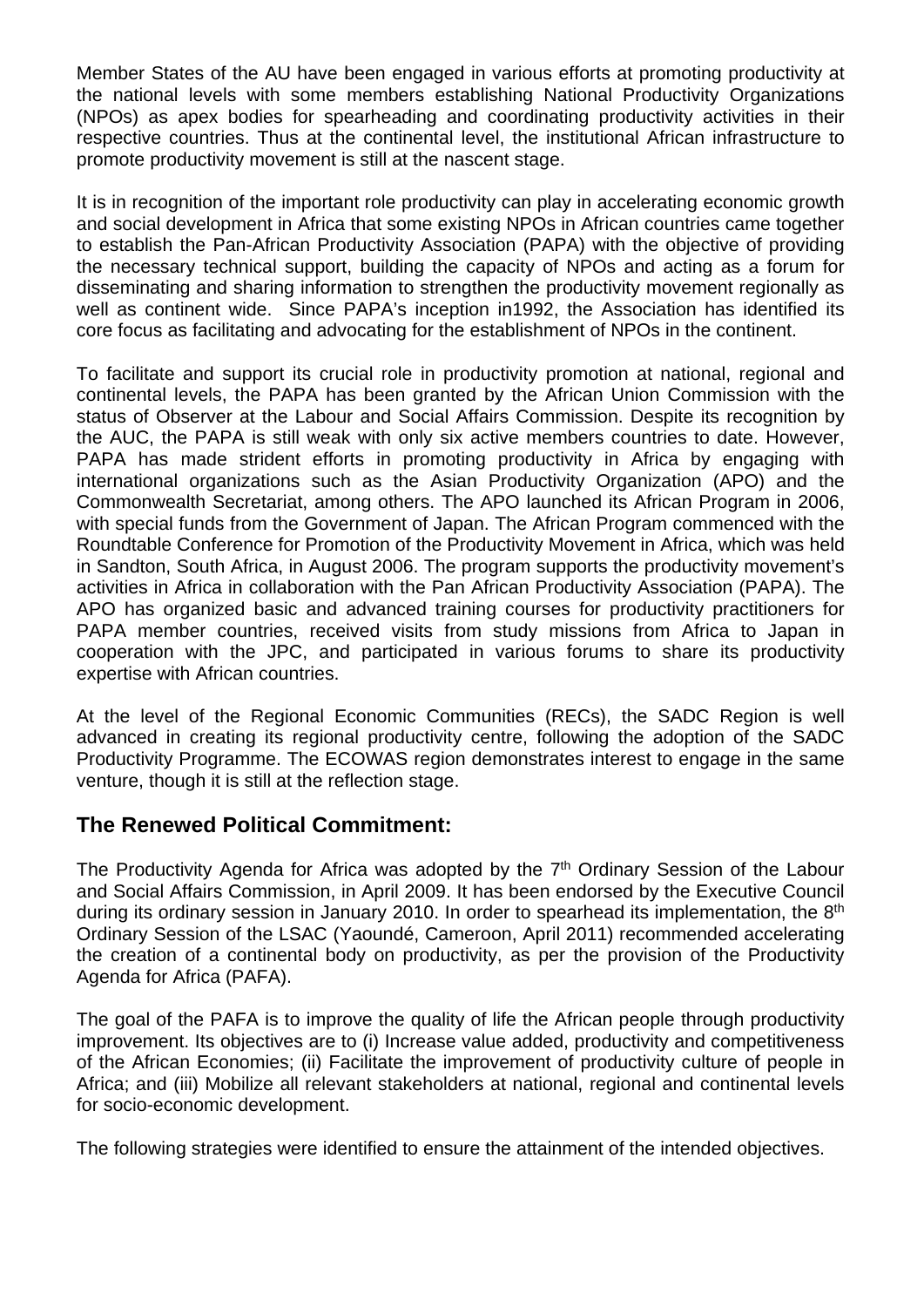- a) Promote Labour management relations within the enterprises/organizations;
- b) Promote productivity in key sectors of the economy, in particular the informal economy, SMEs, public/parastatal sector, industry and communities;
- c) Promote the use of productivity approaches, techniques, tools, and processes by all stakeholders;
- d) Encourage and support the setting up of NPOs and strengthening of existing ones in member states;
- e) Establish continental and regional infrastructures to drive and coordinate the productivity movement in Africa;
- f) Establish and maintain strategic partnership with international and regional institutions.

In January 2010, the 14<sup>th</sup> Ordinary Assembly of Heads of States and Governments endorsed the Productivity Agenda for Africa. The Productivity Agenda for Africa underscored the need for a Governance Structure and Institutional Arrangement for Enhancing Productivity Movement in Africa. It proposed an institutional framework to implement the Productivity Agenda of Africa through the setting up of an African Productivity Council (APCO) as the Continental Productivity Organization to spearhead the enhancement of the productivity movement in Africa. Once adopted as institutional framework in guiding the implementation of the Productivity Agenda in Africa, the policy and governance rules of the ACPO will be defined and proposed to the AU organs for approval.

# *Methodology towards establishment of an African Productivity Governing Body: the African Productivity Council (APCO)*

Just as in establishing an efficient, effective and competitive private enterprise, the establishment of a very important organization such as an a Regional Productivity Organization in Africa requires a thorough feasibility and sustainability assessment, backedup with well thought-out corporate strategy and business plans. In order to provide detailed and complete insight to the issue, the 8<sup>th</sup> Ordinary Session called upon the AUC to "conduct **a study on the technical and financial feasibility of a Continental Governing Body for Productivity**". The AUC was also urged to **"facilitate the mobilization of the resources required for the implementation of the Productivity Agenda for Africa**".2

To this effect, an assessment was done by the AUC in collaboration with the PAPA. The assessment is based on the AU-PAFA provisions on the institutional framework (the African Productivity Council), the analytical work effectuated by the PAPA and the ILO, as well as experiences on the establishment and functioning of the Asian Productivity Organization (APO) and the European Association of National Productivity Centers. Proposals are made on the mission statement of the African Governing Body on Productivity, its roles and activities, and its organizational structure. Financial evaluation scenarios are made taking into account a potential Business Plan and alternative organizational structures. The

 $\overline{\phantom{a}2}$  $2$  Report of the  $8<sup>th</sup>$  Session of the Labour and Social Affairs Commission of the African Union, EX.CL/ (XIX), Malabo, July 2011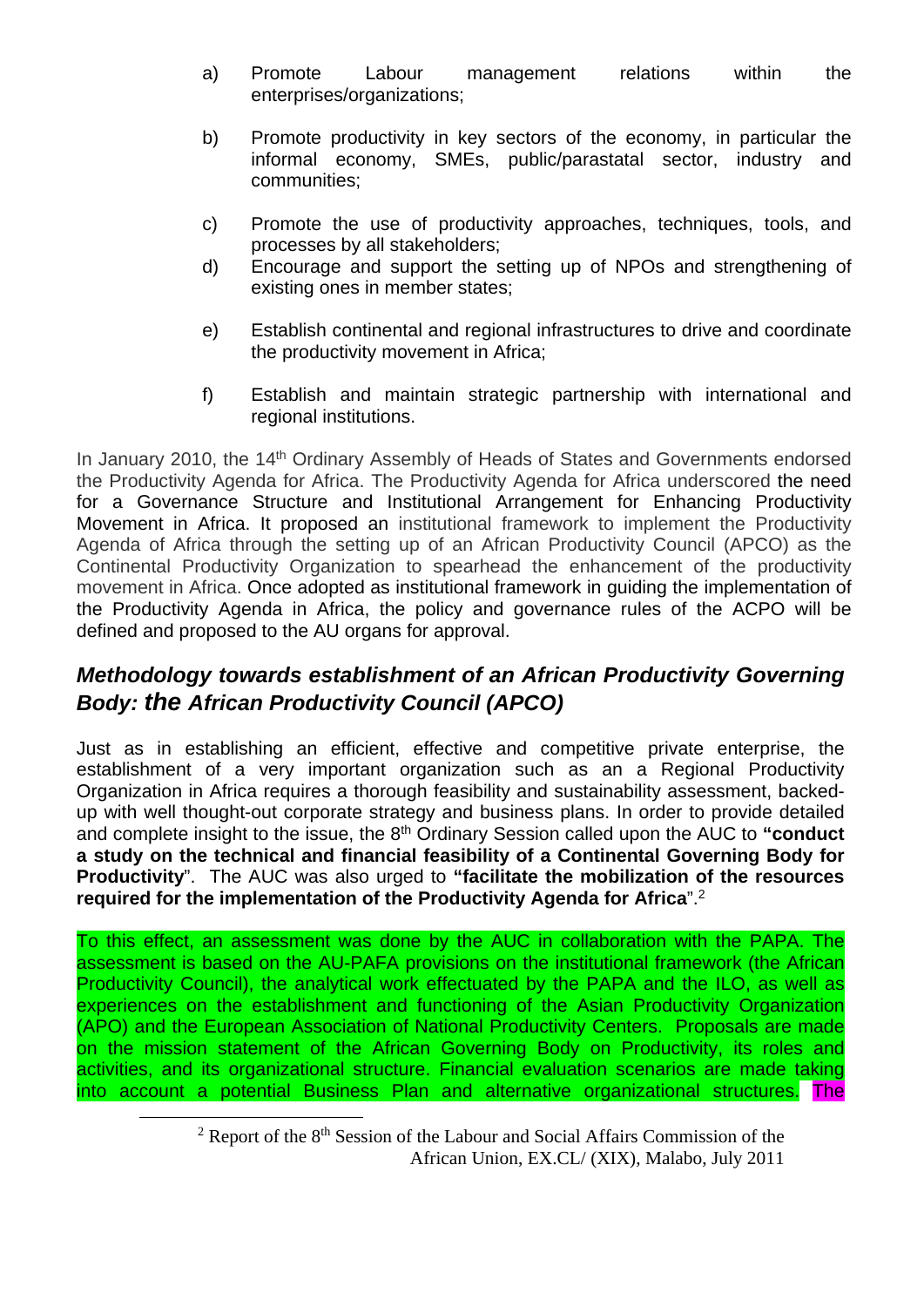# *The African Productivity Council (APCO)*

### **Mission Statement for the** *African Productivity Council (APCO)***:**

Its mission is to contribute to the socio economic development of the continent and poverty alleviation through facilitation of the implementation of the AU Productivity Agenda for Africa in order to enhance productive capacity on the Continent, while providing scientific and technical support at continental, regional and national level. It should contribute to inclusive growth and social cohesion, and the building of developmental states in the continent.

The African Productivity Council will be very instrumental and decisive in achieving the competitiveness of African economies, by bringing value adding contribution to the implementation of the AU Polices on industrialization, trade, infrastructures, agriculture, Youth and Women Empowerment, ICT and education.

#### **Key Roles of the APCO:**

The continental Body will pursue its mission through ensuring the following key roles:

Think tank role: Research and Survey to collect, analyze data and information on emerging challenges for follow-up, and establish knowledge management capacity in the continent in support to its technical assistance and experts services to its member economies

Catalyst role: support networking inside and outside Africa; expand throughout the continent productivity movement and culture, engaging with and mobilizing key governmental and non state stakeholders. This role entails strong advocacy and awareness raising activities towards policy and decision makers in governments, RECs, Private Sector, NGOs and CSO and the international community.

Regional adviser role: surveys the economic and development policies and performance of each member and assists in formulating strategies for achieving enhanced productivity and competitiveness, policy analyst helping create the policy and regulatory environment conducive to continuing productivity improvement .

 Institution capacity building role: assists in set up of regional and national productivity organizations, strengthens the existing the national productivity organizations and other related institutions, technical expert services provision to the public and private sectors.

Clearinghouse role: facilitating information dissemination and exchange at all levels.

**Membership:** The membership of the APC is composed with the AU Member States, the Social Partners and the Regional Economic Communities.

**Business Plan:** priority interventions and core programmes

The Business Plan will be developed by the regional body and submitted to the LSAC, the Conference of the AU Ministers of Finance and Economic Development, and other competent AU organs.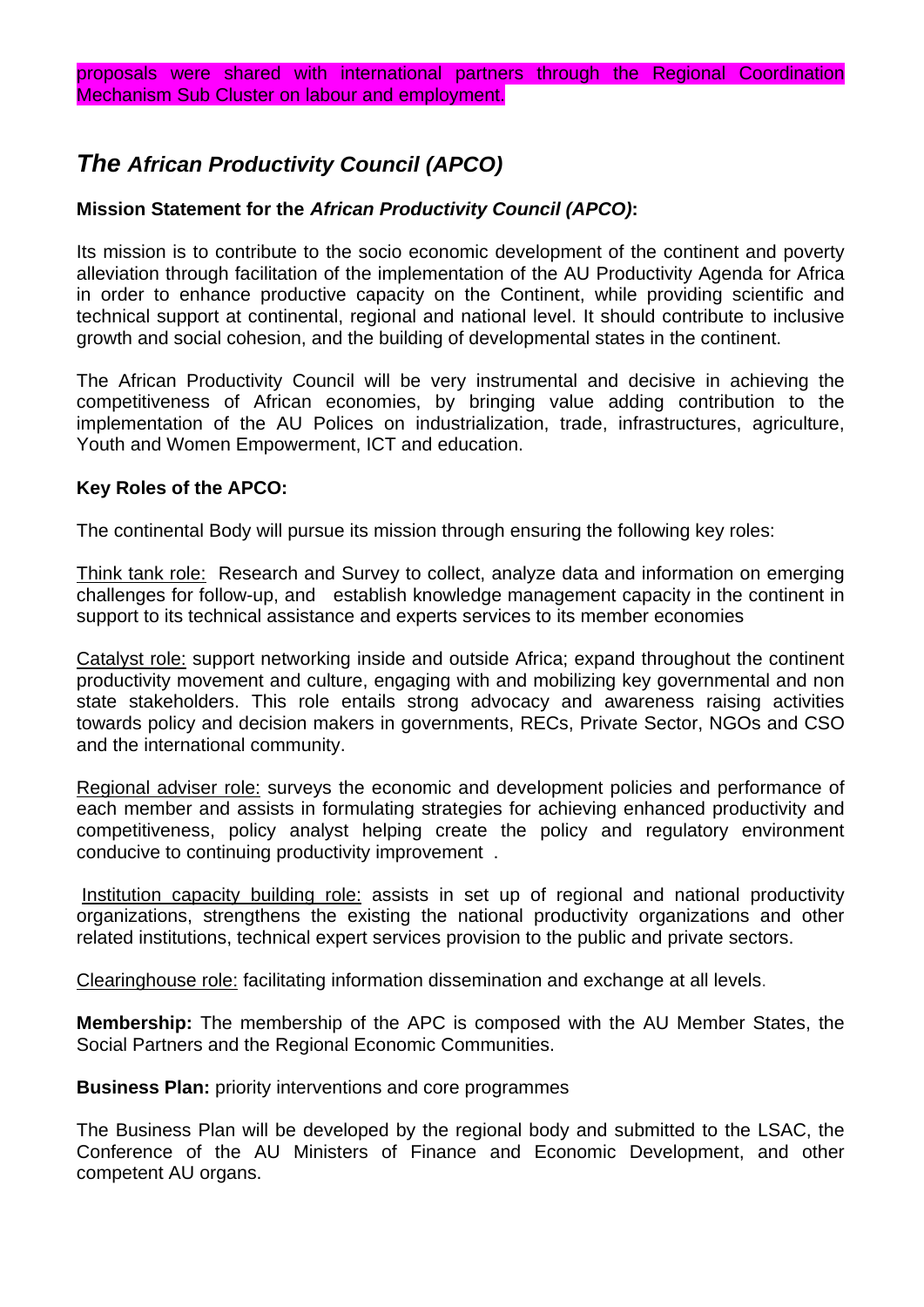The Business Plan will cover the following priority intervention fields and core programmes and services to be undertaken:

- a. Productive Capacity Building Programme in the SMMEs, Agriculture and Public Sector
- b. Green Productivity programme
- c. Support set-up and enhancement of national and regional Productivity Organizations
- d. Develop Productivity and Competitiveness Measurement Systems, and Research and knowledge Programme
- e. Develop Strategic Partnership, in particular with APO and APO members
- f. Advocacy and Awareness Campaign towards AU Member States, RECs, Private and Public Sectors,
- g. Green productivity
- h. Promote membership of the AU Member States
- i. Promote entrepreneurship and Innovation
- j. Resource mobilization.

#### **Governance Structure and Institutional Arrangement for Enhancing Productivity Movement in Africa**

The proposed institutional framework to implement the Productivity Agenda of Africa includes the setting up of an African Productivity Council (APCO) as the Continental Productivity Organization to spearhead the enhancement of the productivity movement in Africa. The Governance Structure of the APCO is based on the principle if tripartism and is comprised of the following organs:

- i. AU Conference of Ministers of Labour and Social Affairs
- ii. Governing Board
- iii. Work Groups
- iv. APCO Secretariat, and AUC Liaisons

The composition and attributes of each of these organs is examined below.

#### **I. The AU Conference of Ministers of Labour and Social Affairs**

The functions of the LSAC shall be to:

- i. Issue directives with regard to the activities of APCO;
- ii. Ensure the supervision, follow-up and evaluation of the implementation of activities and programs of APCO;
- iii. Submit to the Policy Organs of the AU reports and recommendations on the implementation of the activities and programs of APCO.

#### **II. The Governing Board**

#### **Membership:**

The Governing Board (GB) is the supreme organ of the APO, with the responsibility to provide leadership, direction and oversight regarding APCO activities. It also holds responsibility to check on the performance of the Organization and interest of all stakeholders in productivity been addressed. It shall meet once a year to allow it to fully consider all relevant business and receive all required reports from relevant structures. However, extra ordinary Board meetings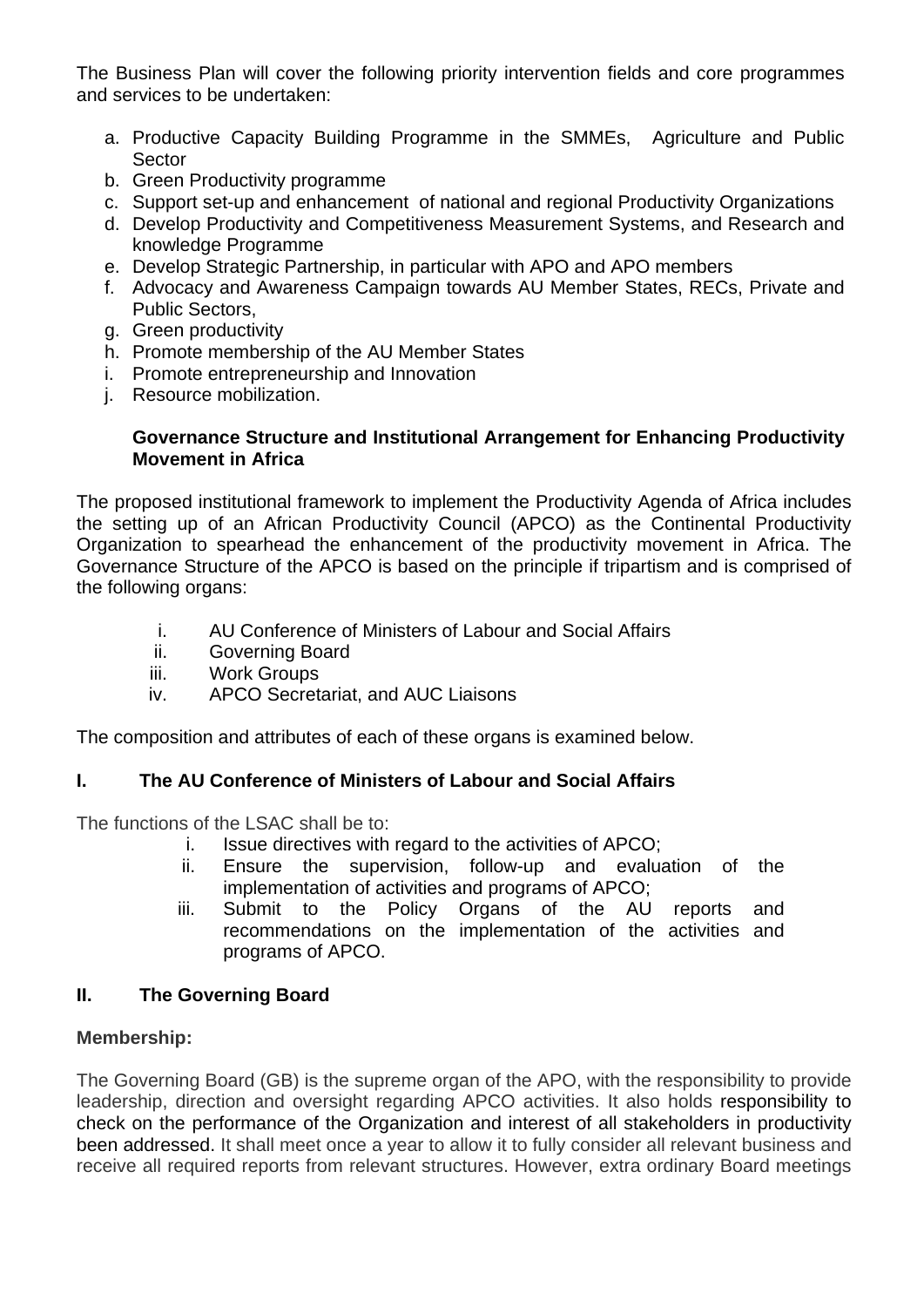may be convened in accordance with the Rules of Procedure for Statutory Meetings of the APCO.

It is a tripartite committee.

Members of the GB are elected by the LSAC and will comprise of:

- Chairperson from AU (Minister of Labour/ or alternately from Ministers in charge of Labour/Employment and Ministers in charge of Finance and Economy);
- 5 Members from AU (Minister of Labour and Minister of Finance/Economy) and representing the 5 regional Economic Communities;
- 1 Representatives of the continental labour unions;
- 1 Representatives from continental employer's federation;
- Representative of the AU Conference of Ministers in charge of Agriculture, Industry and Trade, Education and Infrastructure.
- Observers from International Partners like ILO, ECA, UNIDO, World Bank, AfDB, APO, etc.

#### **Functions:**

The Governing Body decides on APCO policies, strategies, directions, and membership; approve the rolling two-year plan and annual programs; lay down guidelines for the ensuing fiscal year's program; and approve the budget and financial guidelines.

The Governing Body meets annually to receive the Secretariat's annual report and the auditor's financial report.

In specific, it ensures the following functions:

- i. Identify, propose and seek authorization on policies and procedures from the APCO;
- ii. Provide strategic direction to the Secretariat;
- iii. Examine decision proposals made and submitted by the Secretariat and forward with its recommendations to the supreme organ (LSAC);
- iv. In consultation with the AUC, appoint and dismiss the Secretary General;
- v. Propose the amendment of statutes of the Institute;
- vi. Examine and approve the APCO plan of action, budgets, activity and performance reports, audited accounts and any matter within its competence and beyond the competence of the Secretary General.
- vii. Oversee the execution of the host agreement between the host country and the AUC;
- viii. Ensure that the productivity agenda is integrated with other continental development agenda;
- ix. Assist the APCO Secretariat to mobilize funds;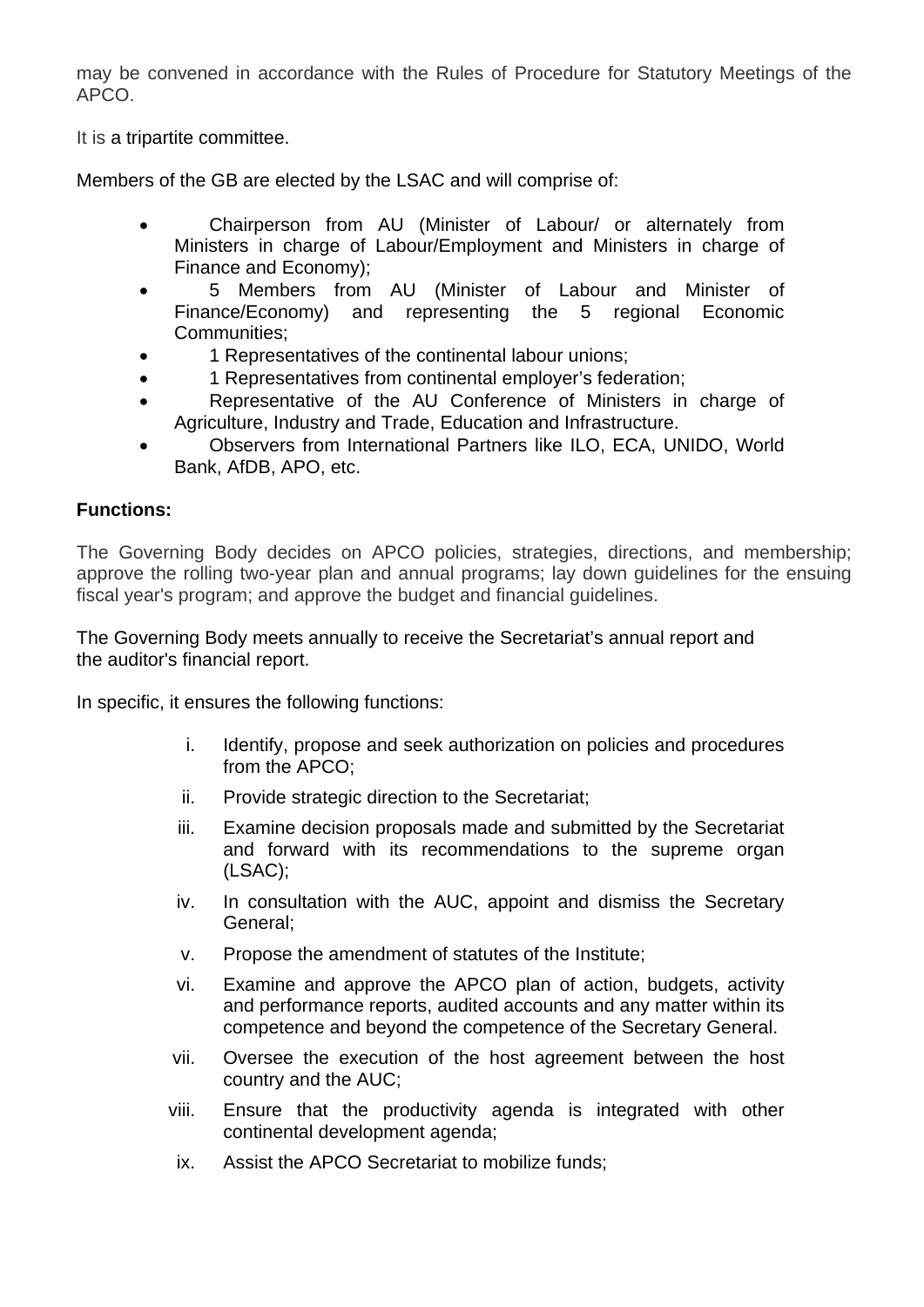- x. Submit reports to the Supreme Organ on activities and achievements of APCO;
- xi. Adopt its Rules of Procedure.

### **III. The APCO Secretariat:**

### **Structure of the Secretariat:**

The APCO Governing Body is supported by the APCO Secretariat. The Secretariat is the executive arm of the APCO and is headed by a Secretary-General supported by an Administration and Finance Unit. The APCO has four professional Units: (i) Research and Knowledge Management; (ii) Industry, Trade, Services, Public Sector and Infrastructures; (iii) Agriculture, Informal Economy and Green Productivity, and (iv) Productivity and Competitiveness Measurement.

### **Functions of the Secretariat:**

The Secretariat carries out the decisions and policy directives of the Governing Body. In collaboration with the NPOs, it plans and implements the rolling two-year plan and annual programs. The Secretariat also undertakes joint programs with other international organizations, governments, and private institutions for the benefit of its members.

In specific, the Secretariat undertakes the following functions:

- i. Provide technical assistance to AU Member States and RECs to develop productivity policies, programs, systems and structures;
- ii. Develop Productivity Knowledge Management system;
- iii. When the need for specific research is required, the Secretariat is looking for a solution either producing or outsourcing it to a relevant research center within the region or outside;
- iv. Develop, and implement strategic advocacy programs and stakeholder communication plans and network with all AU member states, interested donors, private sector organizations, to enhance profile and reputation and promote the positive image of the APCO;
- 1. The Secretary General of the APCO is the Chief Executive Officer of the APCO. She/he discharges the following duties subject to the directives of the Governing Board and the AUC:
	- i. She/he is in charge of the overall management, i.e., main activities, administrative services and personnel of the APCO;
	- ii. Be the authorizing officer of the APCO budget;
	- iii. Implement the directives from both the Board and the AUC and report to them thereon;
	- iv. Prepare the program of activities, the financial and operational report of the APCO;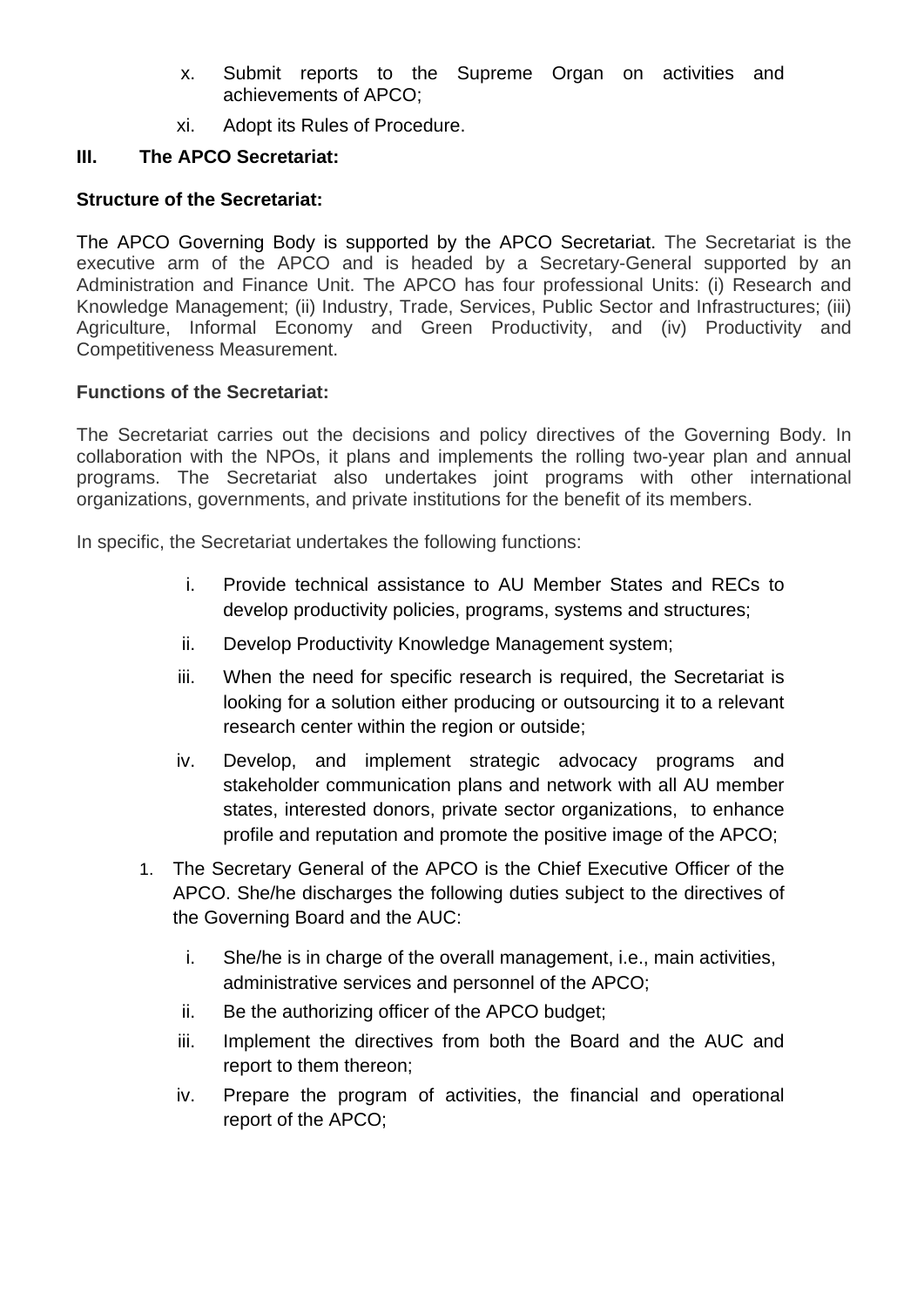- v. Prepare and submit to both the Board and the AUC the Draft Budget, Activity Report, Rules of Procedure of the various organs and the Plan of Action of APCO for consideration and approval;
- vi. Attend all meetings of the Governing Board and act as its Secretary;
- vii. Perform any other functions in line with the objectives of APCO.

During the 1<sup>st</sup> implementation phase of 5 years, the Secretariat will outsource and fund the following at the commencement of its activities: Productivity Knowledge Management (PKM) will be the responsibility of the S.A NPI; Entrepreneurship programme will be the responsibility of Mauritius and Public Sector Productivity Programme will be under the responsibility of the Botswana Productivity Centre. There is possibility to task the Kenyan Productivity Centre on a special programme on Productivity and Quality management in the Health System. Member States could be providing support through their existing technical cooperation programme, such as South Africa.

### **Staffing of the Secretariat:**

The management of the secretariat consists of:

- 1 Secretary General
- 1 senior expert on Industry, SMEs and Green Productivity
- 1 senior expert on Agriculture
- 1 senior expert on the Informal Economy
- 1 senior expert on Productivity and Competitiveness Measurement Systems
- 1 finance and administrative officer
- 1 administrative assistant
- 1 driver

The Secretariat will be supported by Liaison officers or Focal Points at the AUC, in the priority areas of trade and industry, agriculture, economic affairs, labour and infrastructure.

#### **IV. ACPO Council and Work Groups**

- Council members including President, Vice President, etc will be selected for each term of service.
- Work Groups led by council members could be established from time to time with representatives from various members to address areas of specific interest like measurement of productivity in Africa, Agriculture, Community Health, etc. They will be supported or work with the ACPO Secretariat.

Below is a structure proposal on the proposed ACPO.